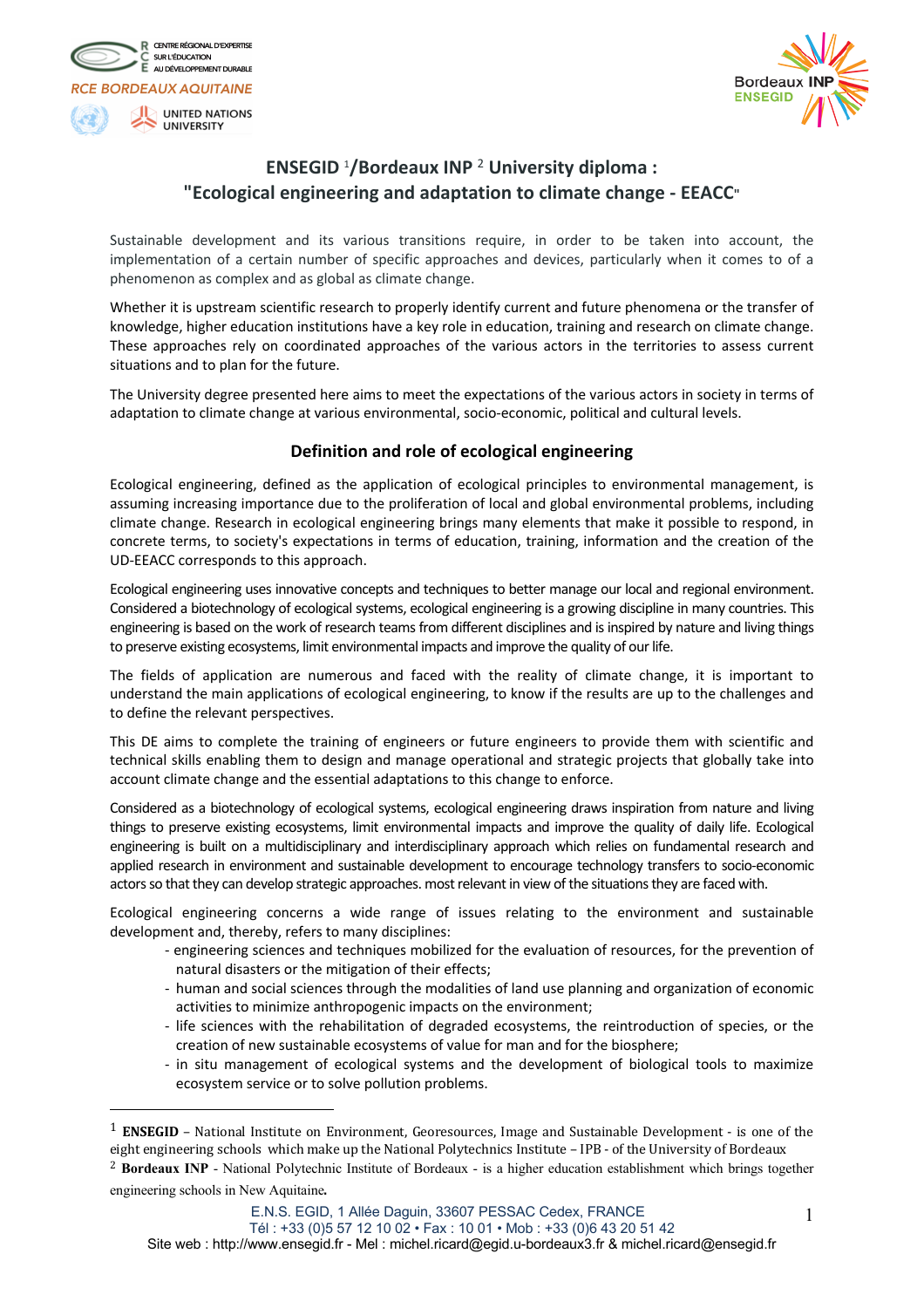# **ENSEGID and climate change**

The issues related to the environment and sustainable development underline the need to better mobilize the researcher in order to make fundamental research and finalized research interact more closely on issues affecting the future of the planet (climate change, scarcity of resources, loss of biodiversity, pollution, risks to human safety, etc.) in response to society's expectations.

ENSEGID contributes significantly to the development of ecological engineering by focusing on environmental and sustainable development issues, including climate change and its adaptations, by developing research with a strong methodological and technological component and by transferring applications that result for the benefit of the various actors of our society.

This diploma is therefore part of an approach undertaken for several years by ENSEGID to provide the various actors with the knowledge necessary to implement their strategy of adaptation to climate change by considering the populations replaced within their various environments and activities. Thus, the themes covered in the DE are closely linked, whether it is agriculture, biodiversity, climatology, economics, sociology, the quality of natural environments, water resources, etc. etc. These themes are carried out in conjunction with the Acclima Terra<sup>3</sup> and Ecobiose<sup>4</sup> programs.

# **Description of the Diploma**

Faced with climate change, ecological engineering makes it possible to develop strategies to preserve ecosystems, limit environmental impacts and improve the quality of life of populations. The purpose of the DE IEACC is to train learners in the identification and implementation of these strategies within the framework of a three-part course :

- a common core of 100 hours;
- optional modules of 20 hours;
- a dissertation on a practical case study.

The common core concerns the knowledge and skills that any person enrolled in the DE will have to possess, while the optional modules will be defined according to the recruitment of learners, their specificities and their expectations. The individual application will focus on the analysis of a concrete case.

The multidisciplinary nature of the DE must allow learners to integrate all dimensions, in particular ecological, spatial, social and economic, of the projects envisaged. The training is based on a balance between basic lessons, specialized lessons and workshops which will relate to the following areas:

- Sciences and techniques: ecological engineering and environmental sciences, biodiversity,…;
- Human and social sciences: ecological economics, environmental law, planning economics, sociology,…;
- Project design and management: foresight and diagnosis, project theory and practice, etc.
- \* Areas of intervention :
	- Analysis and prospective of territories and the environment:
	- Foresight and diagnosis, territorial and environmental,
	- Strategic planning and spatialization of territorial projects, ...
	- Urban, territorial and environmental design:
	- Monitoring of the application of the operational program, assessment and evaluation; etc.
- \* Targeted professions :
	- Project manager for the analysis and prospective of territories and the environment (diagnosis, strategic planning and spatialization of territorial projects;
	- Project manager for urban, territorial and environmental design (application of operational program, assessment and evaluation);
	- Head of department or study office in planning and environment (management and restoration of natural environments); etc ...

<sup>3</sup> **Acclima Terra** is a program developed within the framework of an association of 200 scientists working on adaptation to climate change in the Nouvelle Aquitaine region.

<sup>4</sup> **Ecobiose** is an interdisciplinary scientific program on Biodiversity and Ecosystem Services developed in the Nouvelle-Aquitaine region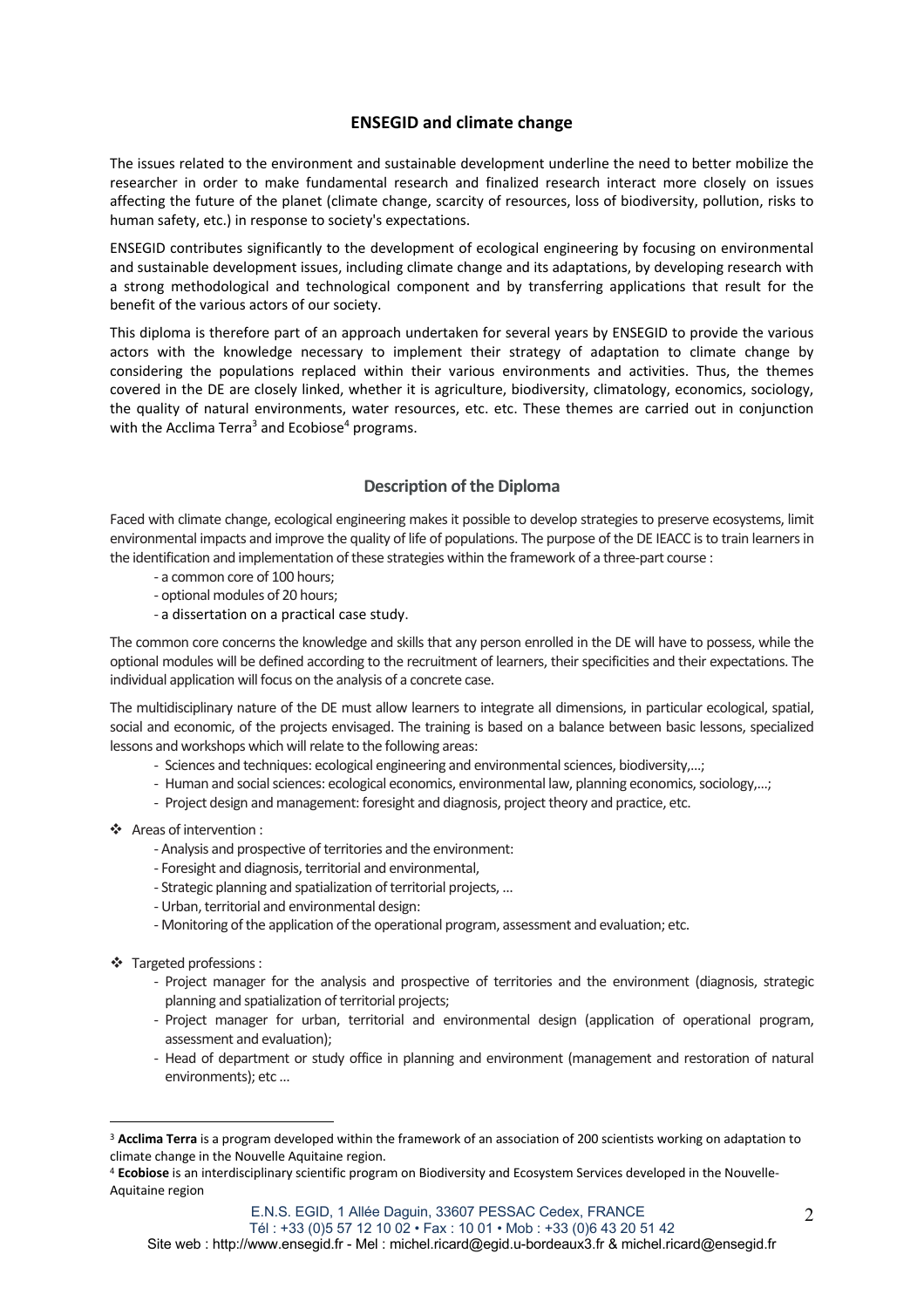## **Course content**

The course consists of 5 different teaching and training activities for a total of 120 hours spread out over 4 months and completed by the production of an application internship dealing with a concrete case:

- part 1: climate change and its consequences (10 hrs);
- part 2: definition, issues and actors of ecological engineering (30 hrs);
- part 3: Ecological engineering and adaptation to climate change (30 hrs)
- part 4: What future for ecological engineering on adaptation to climate change (30 hrs)
- part 5: Optional modules (20 hrs)
- part 6 : Application internship on a practical case study

## Ø **Part 1 : Climate change and its consequences (10 hrs)**

#### **Main characteristics of climate change** :

Which parameters determine and regulate the Earth's climate. Modifications of these parameters result from changes due to natural processes, intrinsic to the Earth or linked to external influences (astronomical) and taking place over large time scales (*e.g*. ice age), but can also occur at shorter timescales due to anthropogenic actions.

# **Adaptation to climate change** :

Analysis of climate change adaptation strategies that aim to reduce the vulnerability of natural and human systems against the current or projected effects of climate change. These adaptation strategies, which complement measures to mitigate greenhouse gas emissions, are essentially aimed at adopting individual and global behaviors intended to cope with decades of anthropogenic climate disturbances.

#### Ø **Part 2: Definition, issues and actors of ecological engineering (30 hrs)**

#### **Definition of ecological engineering** :

Which grid of criteria and issues is relevant to define the contours of ecological engineering.

# **What is a system in ecology?** :

The notion of system in ecology highlights the existence of many feedbacks, positive or negative and underlines the stake represented by the apprehension of these systemic loops for an ecological engineering .

## **Organisms "engineers of the ecosystem**" :

The notion of organism engineer of the ecosystem is defined then explained by various examples by highlighting the importance of these organisms in the functioning of ecosystems, and in particular agroecosystems.

#### **Biodiversity, functioning and stability of ecosystems** :

Description of the relationship between biodiversity, functioning and stability of ecosystems through studies based on plant communities and their various trophic levels .

# **Ecosystem services and multifunctionality** :

What is the relationship between ecological engineering, ecosystem services and multifunctionality. Analyzing ecosystems from the perspective of the services they provide to human societies , we show what the purpose of human interventions should be .

#### **Management of ecosystem services** :

Management of the complexity of ecosystems is approached through the concept of ecosystem services. Based on examples such as nature in the city or green roofs, it shows the elements on which the search for thresholds and compromises in ecological engineering strategies should be based .

#### Ø **Part 3 : Ecological engineering and adaptation to climate change (30 hrs)**

### **Examples of implementation of ecological engineering** :

Some concrete examples of implementation of ecological engineering, in opposition to or in addition to civil or conventional engineering solutions generally implemented: coastal, mountainous, agricultural, and urban .

#### **Political ecology and ecological engineering** :

Presentation of the relationship between political ecology and ecological engineering by retracing their respective geneses and showing the need to strengthen this relationship .

#### **Methodology of ecological compensation** :

Implementation contexts, operating methods, feasibility, indicators, pooling, proximity, description of different types of measures and associated issues .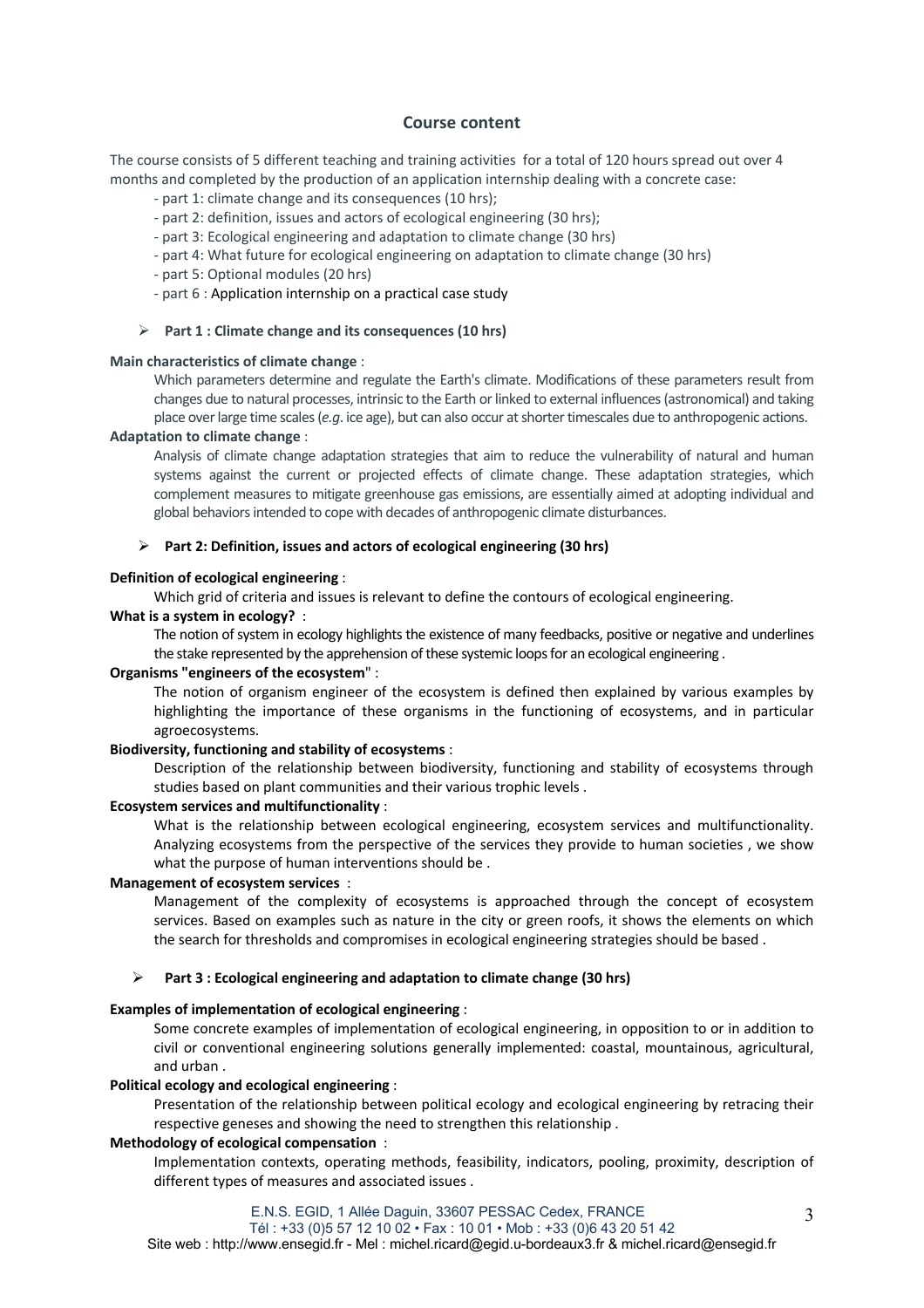#### **Planned obsolescence, theoretical issues and practical cases** :

Description of the concept of planned obsolescence. From its inclusion in French law to the accusations made to several industrial groups, description of current events and the games of actors .

#### **Modeling as a tool for integrating ecological processes** :

The modeling of systems and the interests and major types of tools associated with this approach, and, more specifically, on the question of modeling in ecology: what are the challenges and what are "ecosystem simulators"?

# **Adaptation measures and their societal acceptance** :

The term adaptation refers to an ability to adjust, and therefore a dynamic view of how societies operate. But, it is not enough to be aware of and know the impacts of our lifestyles on climate change and on the scarcity of fossil resources to change our behavior because there are many psychological barriers to these changes. This module will focus on the disjunction between people's attitudes and behaviors and on how to remedy it.

#### Ø **Part 4 : What place for ecological engineering in our societies (30 hrs)**

## • **Economic questions around ecological engineering** :

Several economic questions related to the deployment of ecological engineering are addressed: benefits acquired in various fields of activity, public instruments to encourage the use of ecological engineering, benefits for society of this ecological engineering based on nature, importance of this sector of activity in terms of employment and in terms of indirect activities generated in the territories concerned.

#### • **Ecological engineering and business** :

What prospects does ecological engineering offer to companies? This sector of activity is still young, particularly in France, but several examples underline the interest of developing this type of approach, in addition to, or even in substitution for, technical approaches that are still too widely and too systematically used. What are the levers and obstacles to study in order to support transformations within companies?

#### • **Ecological engineering and sustainable cities** :

Due to climate change, average temperatures will increase during the 21st century. Several approaches are being considered to adapt cities by seeking the optimal association between different possible solutions promoting ecological and social equality: urban density vs urban sprawl, eco-districts, revegetation, health impact, etc. This involves analyzing in particular the way in which vegetation is introduced into the various urban development plans by considering their potential for mitigating the impacts of climate change.

#### • **Ecological engineering and agriculture** :

The search for solutions through ecological engineering based on nature sheds new light on strategies for combating climate change by referring to actions to preserve and restore ecosystems while contributing to both mitigation of this warming (carbon capture and storage) and its adaptation (protection against storms, floods, landslides). The implementation of concrete solutions - socially, ecologically and economically acceptable - require a better diversification of agriculture, the protection of biodiversity and specific habitats, the development of urban / peri-urban agriculture projects in the territories or even the strengthening of carbon storage in soils and biomass. through appropriate practices.

#### Ø **Part 5 : Optional modules (20 hrs)**

Part of the course will be reserved for the realization of optional modules. The content of these modules will be adapted according to the specific needs of the learners.

This optional part aims to seek to provide the most appropriate answers to various categories of learners according to their specificity and the expectations of the structures within which they exercise or will exercise their professional activities.

#### Ø **Part 6 : Dissertation on a practical case study**

The individual dissertation will focus on the analysis of a practical case defined jointly by a teacher from Bordeaux INP and an external partner belonging to the various components of society acting in relation to sustainable development and adaptation to climate change.